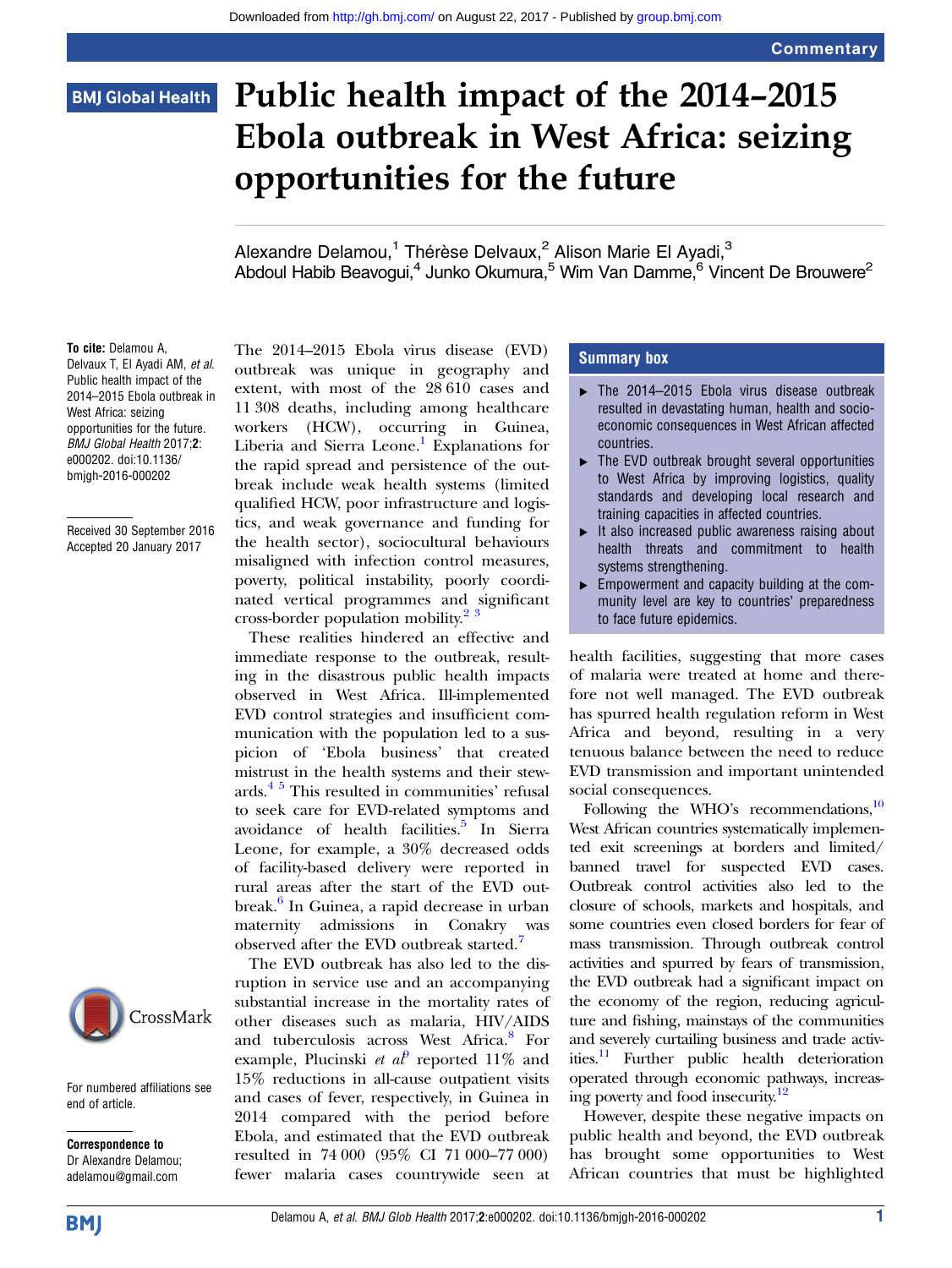# <span id="page-1-0"></span>BMJ Global Health

and sustained. First, the devastating pace of EVD led to a paradigm change in West Africa. The EVD which was perceived as a 'simple' public health concern at the beginning, then rapidly became a threat to national security, social and political stability and economic growth. This paradigm change required aggressive public measures to mitigate its devastating impacts. For example, Guinea increased government spending on health, recruited 2950 additional HCW and began prioritising community participation in response to public health threats.<sup>[13](#page-2-0)</sup>

These efforts should be sustained in the post-EVD phase and in addition to the existing, the additional HCW recruited in Guinea, including 320 doctors, 950 nurses, 500 midwives, 1010 assistant nurses and 170 paramedics, will require additional training to meet the healthcare challenges generated by the EVD outbreak. Second, West African countries have benefited substantially from external funding for EVD control and health systems strengthening activities. Thus, infection control skills, humanitarian logistics and disease surveillance cap-abilities have been improved.<sup>[14](#page-2-0)</sup> In addition, promising scientific collaborations for vaccine development and other clinical research activities have been developed. For example, the Partnership for Research on Ebola Virus Disease (PREVAIL II) trial which assessed the efficacy of ZMapp treatment in patients with EVD in West Africa involved Sub-Regional Consortium of researchers from Liberia, Sierra Leone and Guinea under the auspices of the National Institutes of Health (NIH).<sup>15</sup>

The follow-on project funded by the NIH and others, Partnership for Research on Ebola VACcination (PREVAC), with the aim to assess the antibody response of three vaccine strategies in the three EVD-affected countries will further foster the collaborative research partnership started during the EVD outbreak. This, in addition to other research initiatives conducted in the three countries, has substantially increased local research capacities, including infrastructure development, capacity strengthening, ethics and scientific productivity.<sup>[14 16](#page-2-0)</sup>

Owing to the EVD outbreak, Guinea is now included within the priority countries of the Belgian Cooperation and a scientific collaboration between the Institute of Tropical Medicine of Antwerp and Guinea will begin soon (2017–2021). Opportunities for developing local postgraduate training programmes in public health in the most EVD affected countries are also becoming available. Third, the EVD outbreak has provided job opportunities to hundreds of young health professionals in search of their first working experience. Also, many nationals from the region have been deployed in the field to support international efforts to stop the outbreak and rebuild the health systems, bringing greater public interest and attention to public health.

Thus, the legacy of the 2014–2015 EVD outbreak in West Africa should not only be considered from a negative perspective, and, while efforts are needed to

mitigate these impacts on health programmes and services, an emphasis should be put on the preparedness of West African countries most affected by the EVD to face future epidemics. Preparedness in the region, particularly Liberia, Sierra Leone and Guinea, entails that the capacity building efforts and the increased post-Ebola HCW employment result in continued population health improvements and a sustained health systems strengthening. Strengthened health systems require evidence-based policy reforms and adequate health planning and financing.

Only a strong focus on empowerment and capacity building at the community level, including targeted health education initiatives, will ensure community-level cooperation and result in sustained behavioural changes and community resilience. It is also urgent to learn from the EVD humanitarian assistance and rethink the humanitarian–researchers' collaboration. We believe that only stronger health systems and wider multisectorial collaboration will result in greater gains across all aspects of healthcare. To this end, West African countries should continue to document the complex effects of the EVD on the health system and health services and use the lessons learnt to inform policies and programmes.

#### Author affiliations

<sup>1</sup>Department of Public Health, Gamal University of Conakry, Conakry, Guinea <sup>2</sup>Woman and Child Health Research Centre, Institute of Tropical Medicine, Antwerp, Belgium

<sup>3</sup> Bixby Center for Global Reproductive Health, University of California, San Francisco, California, USA

4 Department of Parasitology–Mycology, Gamal University of Conakry, Conakry, Guinea

5 Institute of Tropical Medicine, Nagasaki University, Nagasaki, Japan <sup>6</sup>Health Policy Unit, Department of Public Health, Institute of Tropical Medicine, Antwerp, Belgium

Handling editor Seye Abimbola.

Competing interests None declared.

Provenance and peer review Not commissioned; externally peer reviewed.

Data sharing statement No additional data are available.

**Open Access** This is an Open Access article distributed in accordance with the Creative Commons Attribution Non Commercial (CC BY-NC 4.0) license, which permits others to distribute, remix, adapt, build upon this work noncommercially, and license their derivative works on different terms, provided the original work is properly cited and the use is non-commercial. See: [http://](http://creativecommons.org/licenses/by-nc/4.0/) [creativecommons.org/licenses/by-nc/4.0/](http://creativecommons.org/licenses/by-nc/4.0/)

#### **REFERENCES**

- 1. World Health organization (WHO). Ebola situation report—30 March 2016. [http://apps.who.int/ebola/current-situation/](http://apps.who.int/ebola/current-situation/ebola-situation-report-30-march-2016) [ebola-situation-report-30-march-2016](http://apps.who.int/ebola/current-situation/ebola-situation-report-30-march-2016) (accessed 12 Sep 2016).
- 2. Cranmer H, Aschkenasy M, Wildes R, et al. Academic institutions' critical guidelines for health care workers who deploy to West Africa for the Ebola response and future crises. [Disaster Med Public Health](http://dx.doi.org/10.1017/dmp.2015.79) [Prep](http://dx.doi.org/10.1017/dmp.2015.79) 2015;9:586-90.
- 3. Kieny MP, Evans DB, Schmets G, et al. Health-system resilience: reflections on the Ebola crisis in western Africa. [Bull World Health](http://dx.doi.org/10.2471/BLT.14.149278) [Organ](http://dx.doi.org/10.2471/BLT.14.149278) 2014;92:850.
- 4. Thiam S, Delamou A, Camara S, et al. Challenges in controlling the Ebola outbreak in two prefectures in Guinea: why did communities continue to resist? [Pan Afr Med J](http://dx.doi.org/10.11694/pamj.supp.2015.22.1.6626) 2015;22(Suppl 1):22.
- 5. Elston JW, Moosa AJ, Moses F, et al. Impact of the Ebola outbreak on health systems and population health in Sierra Leone. [J Public](http://dx.doi.org/10.1093/pubmed/fdv158) Health (Oxf) 2016;38:673-8.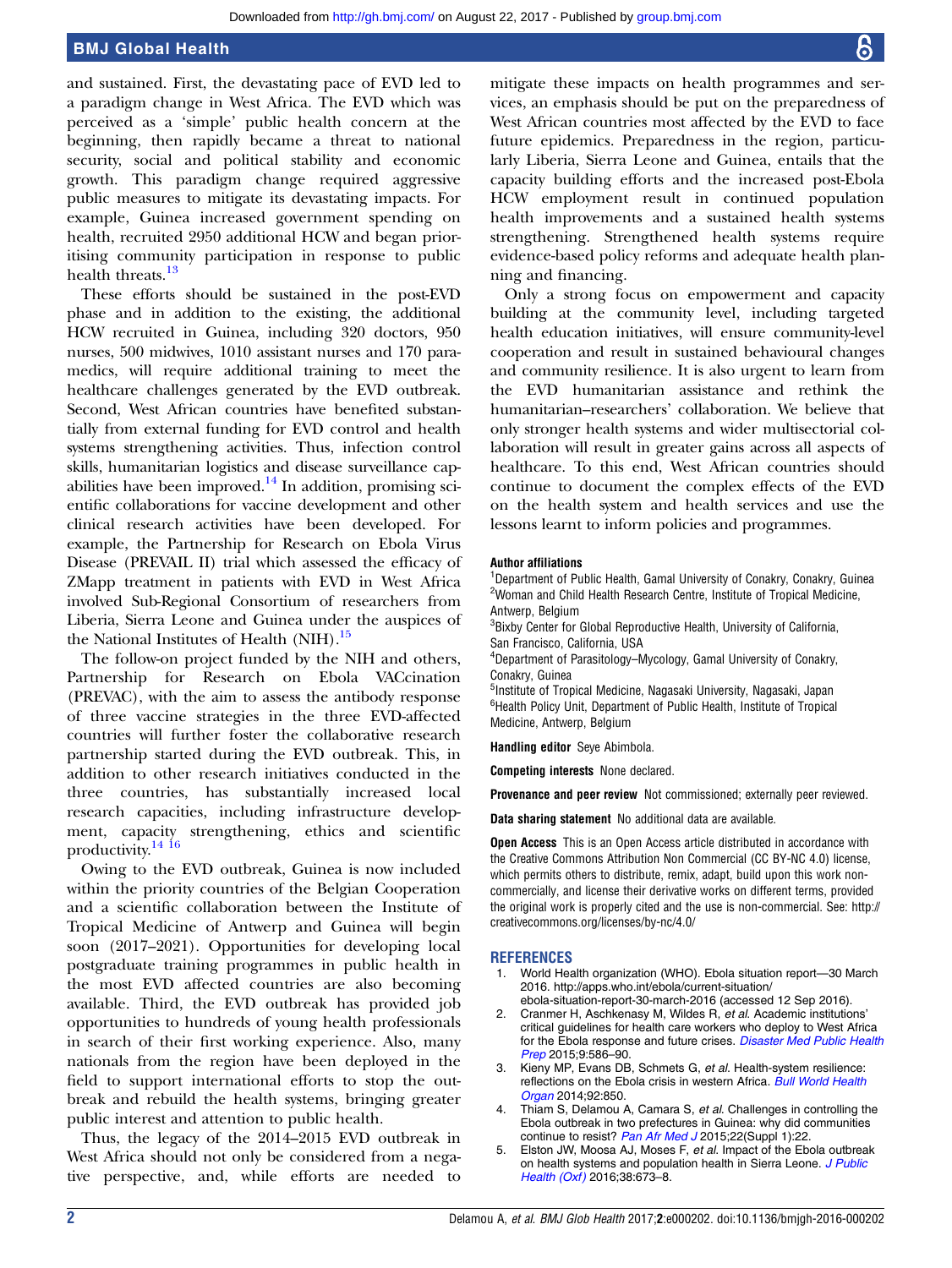# BMJ Global Health

6. Ly J, Sathananthan V, Griffiths T, et al. Facility-based delivery during the Ebola virus disease epidemic in rural Liberia: analysis from a cross-sectional, population-based household survey. [PLoS Med](http://dx.doi.org/10.1371/journal.pmed.1002096) 2016;13:e1002096.

<span id="page-2-0"></span>8

- 7. Delamou A, Hammonds RM, Caluwaerts S, et al. Ebola in Africa: beyond epidemics, reproductive health in crisis. [Lancet](http://dx.doi.org/10.1016/S0140-6736(14)62364-3) 2014;384:2105.
- 8. Parpia AS, Ndeffo-Mbah ML, Wenzel NS, et al. Effects of response to 2014–2015 Ebola outbreak on deaths from Malaria, HIV/AIDS, and tuberculosis, West Africa. [Emerging Infect Dis](http://dx.doi.org/10.3201/eid2203.150977) 2016;22: 433–41.
- 9. Plucinski MM, Guilavogui T, Sidikiba S, et al. Effect of the Ebola-virus-disease epidemic on malaria case management in Guinea, 2014: a cross-sectional survey of health facilities. *[Lancet](http://dx.doi.org/10.1016/S1473-3099(15)00061-4)* [Infect Dis](http://dx.doi.org/10.1016/S1473-3099(15)00061-4) 2015;15:1017–23.
- 10. World Health organization (WHO). Statement on the 1st meeting of the IHR Emergency Committee on the 2014 Ebola outbreak in West Africa. WHO statement—8 August 2014. [http://www.who.int/](http://www.who.int/mediacentre/news/statements/2014/ebola-20140808/en/) [mediacentre/news/statements/2014/ebola-20140808/en/](http://www.who.int/mediacentre/news/statements/2014/ebola-20140808/en/) (accessed 13 Sep 2016).
- 11. Bowles J, Hjort J, Melvin T, et al. Ebola, jobs and economic activity in Liberia. [J Epidemiol Community Health](http://dx.doi.org/10.1136/jech-2015-205959) 2016;70:271-7.
- 12. United Nations Development Group (UNDG). Socio-Economic Impact of Ebola Virus Disease in West African Countries. A call for national and regional containment, recovery and prevention. [http://](http://www.africa.undp.org/content/dam/rba/docs/Reports/ebola-west-africa.pdf) [www.africa.undp.org/content/dam/rba/docs/Reports/](http://www.africa.undp.org/content/dam/rba/docs/Reports/ebola-west-africa.pdf) [ebola-west-africa.pdf](http://www.africa.undp.org/content/dam/rba/docs/Reports/ebola-west-africa.pdf) (accessed 9 Nov 2016)
- 13. Perry HB, Dhillon RS, Liu A, et al. Community health worker programmes after the 2013–2016 Ebola outbreak. [Bull World Health](http://dx.doi.org/10.2471/BLT.15.164020) [Organ](http://dx.doi.org/10.2471/BLT.15.164020) 2016;94:551–3.
- 14. Cooper C, Fisher D, Gupta N, et al. Infection prevention and control of the Ebola outbreak in Liberia, 2014–2015: key challenges and successes. [BMC Med](http://dx.doi.org/10.1186/s12916-015-0548-4) 2016;14:2.
- 15. Davey RT Jr, Dodd L, Proschan MA, et al., PREVAIL II Writing Group, Multi-National PREVAIL II Study Team. A randomized, controlled trial of ZMapp for Ebola virus infection. [N Engl J Med](http://dx.doi.org/10.1056/NEJMoa1604330) 2016;375:1448–56.
- 16. Beavogui AH, Delamou A, Yansane ML, et al. Clinical research during the Ebola virus disease outbreak in Guinea: lessons learned and ways forward. [Clin Trials](http://dx.doi.org/10.1177/1740774515619877) 2016;13:73-8.